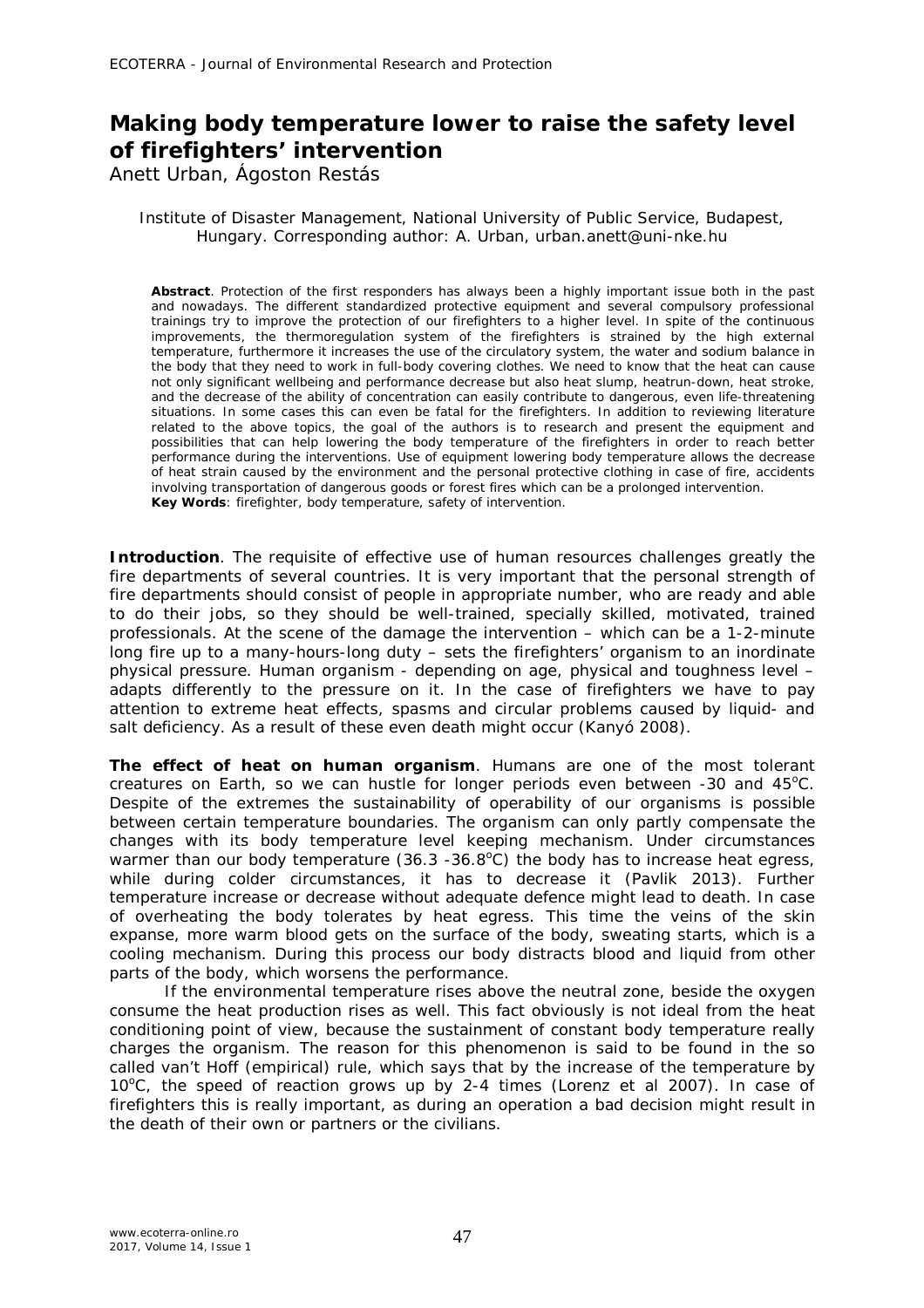**Contingencies while firefighting**. Basically there are two sorts of heat dangers threatening the firefighters: burnings and heat load. Outer heat effects and work load do not influence body temperature equally. Outer heat first has to get through clothes and skin, before influencing body temperature, while work load first the inner temperature of the body increases before leaving through the skin. If the environmental temperature is higher than the body temperature, the heat surplus can only be egressed by sweating (Nádori et al 1998). The evaporation should take care of the compensation of outer temperature. According to American statistics, only 3% of accidents during firefighting are burns. During firefighting, the number of deaths is very high. More than 51% of the victims die because of heart attack, and only 16% because of burning und asphyxiation or smoke inhalation. (Rita et al 2016a, b). According to estimates, 80-90% of accidents are caused by incorrect situation awareness and it is also known that the concentration ability dramatically decreases as body temperature increases. This is the van't Hoff-rule (Cohen 1912), so it is assumable that most of the accidents are caused directly or indirectly by the overheatment of the body.

**Circumstances during firefighting**. It is an essential rule that warmer body egress heat to colder ones, with which its own body temperature decreases, and the colder one's increases. Organisms produce heat during their functioning: app. 80 W while sleeping, and more than 1000 W during intensive work. The bodies of firefighters produce 300-500 W heat during work, and they can egress it by breathing, by dry heat conveyance and by evaporation (Kanyó 2014). At room temperature and 50% relative moisture (RH) the egress leaves 20% by evaporation, 25% by conveyance, 45% by heat radiation and 10% by breathing. If the environmental temperature reaches  $35^{\circ}$ C, the only way of cooling the body is evaporation. Evaporation is a very effective method, because one litre evaporated sweat takes 672 W out of the body. The amount of evaporated sweat decreases as time goes by. If the body is affected by heat charge, sweat becomes stronger at the trunk. The higher the body temperature is, the lower skin temperature is needed to start sweating. During firefighting the protective clothes strongly insulate, so the body is not in a heat balance with the environment and a part of the produced heat piles up in the body. Beside observing the burn injuries, it has also been observed how much heat charge does firefighter equipment cause to the firefighters' organisms. The results strongly differ from each other depending on outer conditions of the measurements (temperature, moisture) and the quality and vapour permeability of the clothes. The quantity of the clothes also has to be taken into consideration (a 24 kg heavy equipment reduces the person's performance by 25%) as well as the fact that moving in such equipment how much more heat production it causes in the organism (Petrekanits 2002). By knowing the allowed maximum body temperature, in principle, it can be counted to each equipment that after how much work should the person stop to prevent any dangerous situations. We also have to take into consideration that body temperature keeps rising for minutes even after stopping work. But the facts that circumstances during the firefighters' work change very quickly and the evaporation speed depends on age, physical state etc. make the counts very difficult or almost impossible (Kóródi 2013).

Developments in the field of firefighter safety equipment are continuous throughout the world. Despite this, the interventional staffs have to suffer a great amount of heat charge during a long-lasting intervention, or during wearing heavy gas protective equipment in the presence of dangerous materials. The goal of the authors is to present the possibilities that can decrease temperature during firefighter interventions (Fejes & Kóródi 2014).

## **Adaptable temperature decreasing clothing**

**Heat egress solutions by evaporation**. At evaporation from the surface of the liquid molecules leave, which increase the steam-capacity of the room above the liquid. So evaporation is quite similar to boiling, because in both cases liquid turns into steam. The difference is that during evaporation molecules can leave only from the surface of the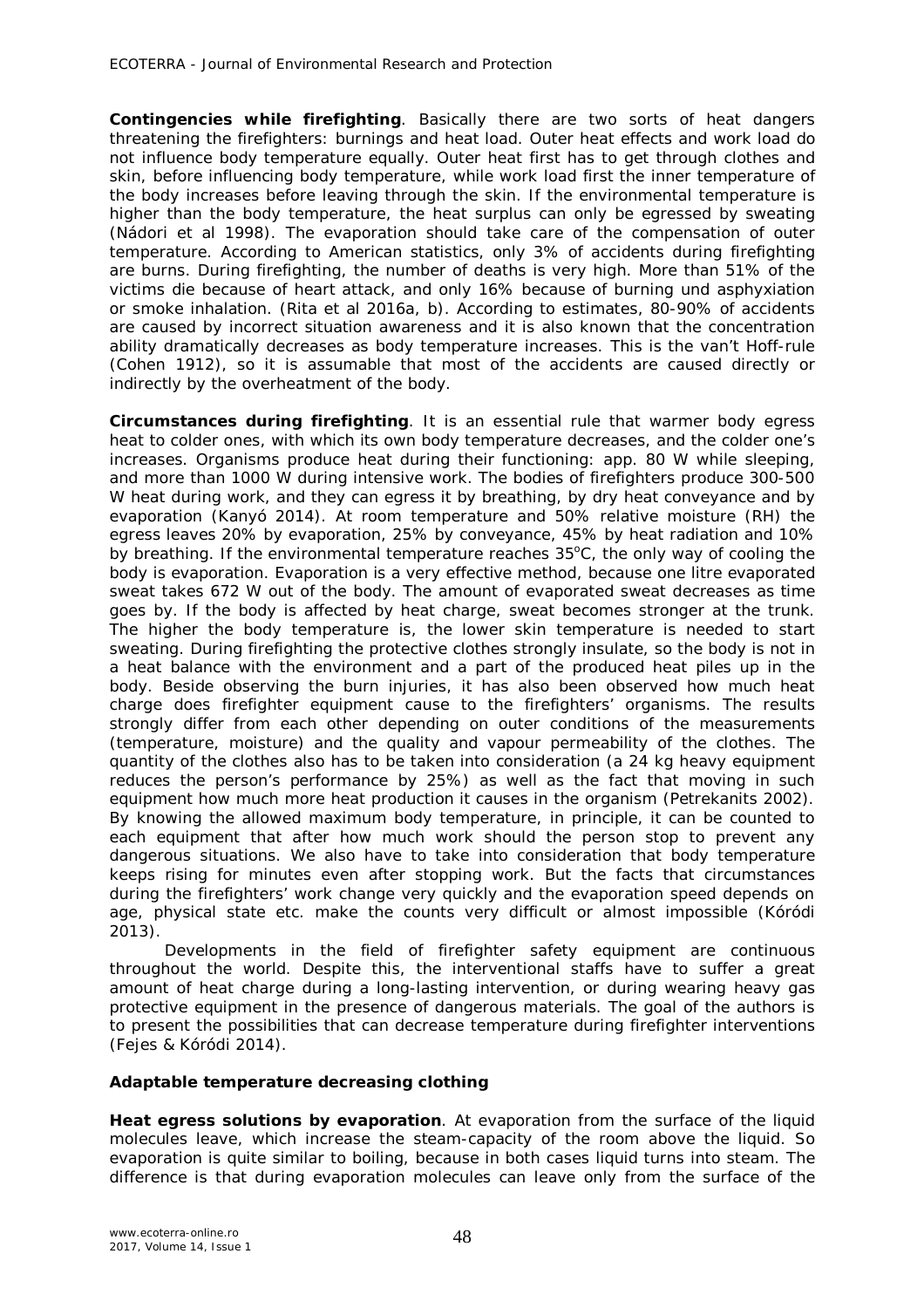liquid, while at boiling throughout the whole volume of the liquid can steam-bubbles appear which can lead to the intense movement of the whole liquid (Gribovszky 2010). The reason of the evaporation is that the molecules on the surface of the liquid move inordinately. Because of their anomalous impacts they sometimes have such big kinetic energy that they can defeat their neighbour's magnetic interference and split from the surface of the liquid. Only those particles can do it that have the greatest kinetic energy, so they take energy away from the liquid. In other words, the average amount of energy of the rest of the particles decreases if those with the greatest level leave. Its consequence is that during evaporation the energy of the liquid decreases which is shown by the decrease of its temperature (USGS 2016).

The evaporation, the transformation of liquid into gas draws away a lot of energy. There are certain clothes that are made from special material and use this evaporation as cooling. Their material sups into a certain quantity of water, while thanks to its water resistant tarnish, the dress stays dry after wiping, as you can see in Figure 1. The dress thanks to the evaporation of the water becomes  $5-7^{\circ}$ C cooler than its environment, and it can hold up to it for 5-10 hours long and we can achieve this only by ladling it into water for 1-3 minutes (Kovox 2011).



Figure 1. Heat egress solutions by evaporation (Source: Kovox Kft. 2011).

*Setting heat-capacitors that draw away much heat on cryogenic surface.* We need significant heat quantity for dissolving the crystal state of crystallisable materials, in other words for melting. They have another feature that until melting utterly happens, their temperature remains constant. By using this knowledge KOVOX Ltd. developed such a cooled piece of clothing that contains small cryogenic blocks, as you can see in Figure 2 (Kovox 2011). These cryogenic bags melt at  $14^{\circ}$ C, at lower temperature than this they ensure a 14<sup>o</sup>C temperature for three hours long during their melting. The producer offers his clothes having appropriate aggregate changer cooling solutions for steel factories and firefighter interventions. According to this, among the developed variations of clothes you can find the flameproof cooled vest as well.



Figure 2. Setting heat-capacitors that draw away much heat on cryogenic surface (Source: Kovox Kft. 2011).

*The circulation of liquid that is cooler than the environment in tubing built into clothes.* Though clothes heated by electricity have been produced for a long time, a few years ago a Hungarian developer team came up with an entirely new solution. In the dress, designed by the Hungarian inventors, through narrow silicon tubes liquid circulates and its temperature can be set between 35 and  $55^{\circ}$ C by the user. The 'liquid circulated clothes' can be used in a wider field than the electronic ones, because with this invention its wearer cannot only be heated, but cooled as well. The Thermoflash electronics system controls that with the help of small pumps we circulate special liquid in the tubing of the dress, as you can see in Figure 3. This liquid is absolutely harmless to health,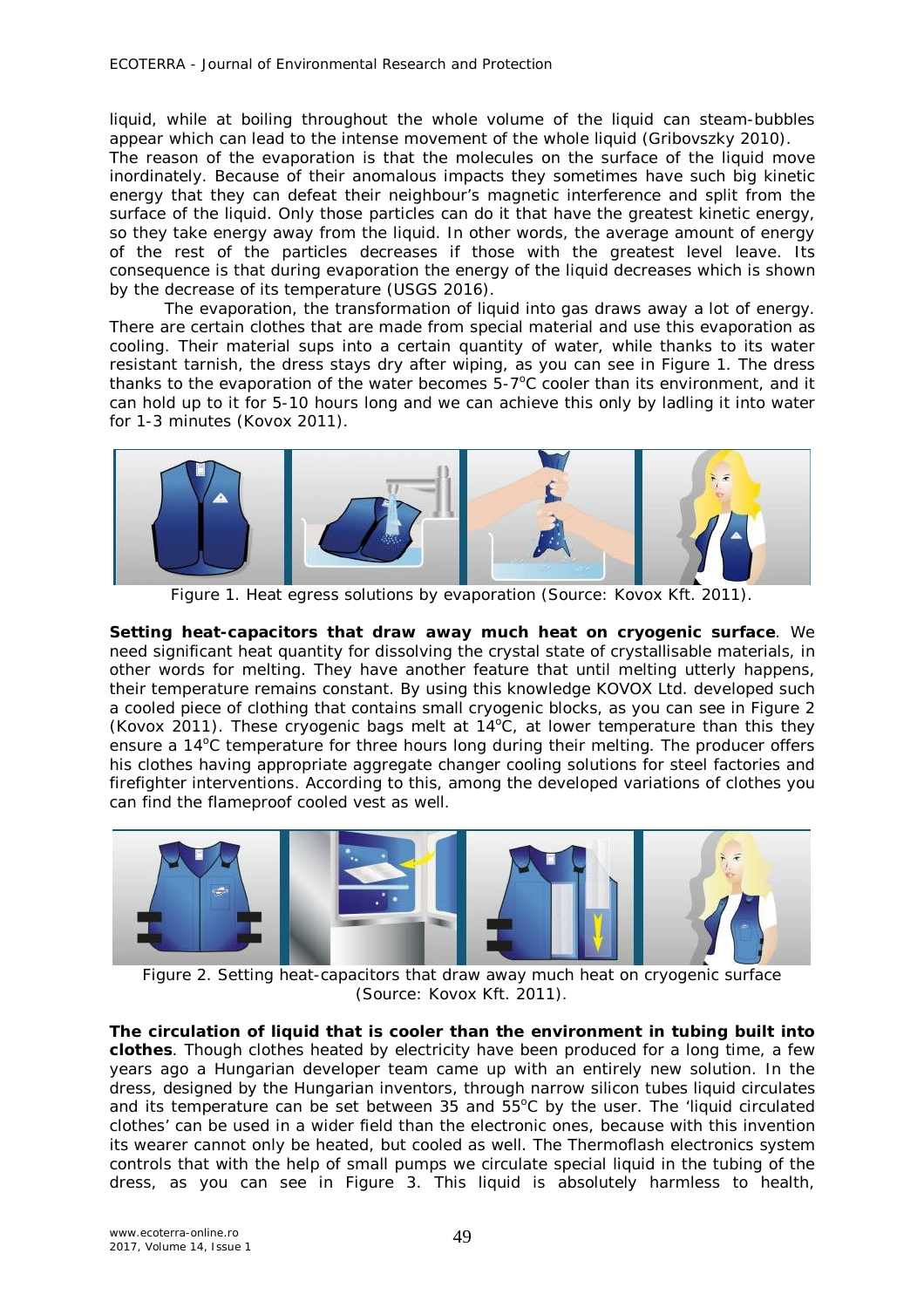monopropil-glikol based, and environmentally sound, not poisonous bio freezing-mixture. In the dress the tubes are placed to cover all the most significant parts of the body, and the designers also paid great attention to the fact that the whole surface of the body should be reached by the cold or warm (Hollenberger & Szállás 2010).



Figure 3. The circulation of liquid that is cooler than the environment in tubing built into clothes (Source: Thermofalsh Kft. 2010).

**Conclusions**. During hot weather – more or less according to the individual makings – every person's stamina decreases. Even above  $20^{\circ}$ C we can sense such body reactions that not only obstruct the performance, but increase the intensive strain. At interventions firefighters have to do hard physical work under extreme circumstances. This counts especially at firefighters because a badly judged decision might cost his own or his partner's or the to-be-rescued civilians' lives.

Each firefighting intervention is risky. That is why our firefighters have to pay great attention to both their active and passive defence. With the use of the clothes presented by the authors we can increase the effectiveness of the interventions and the protection of our staff.

**Acknowledgements**. The work was created in commission of the National University of Public Service under the priority project KÖFOP-2.1.2-VEKOP-15-2016-00001 titled "Public Service Development Establishing Good Governance" in the Győző Concha Doctoral Program".

## **References**

- Cohen S., 1912 A study of temperature-coefficients and van 't Hoff's rule. KNAW, Proceedings, 14 (II) Amsterdam, pp. 1159-1173.
- Fejes Z., Korodi G., 2014 Analysis of upper respiratory tract infections in mission circumstances. Academic and Applied Research in Military Science 13(1):47-52.
- Gribovszky Z., 2010 Hidrológiai és hidraulikai alapok Nyugat Magyarországi Egyetem. Available at: the state of the state of the state of the state of the state of the state of the state of the state of the state of the state of the state of the state of the state of the state of the state of the state of

http://www.tankonyvtar.hu/hu/tartalom/tamop425/0027\_MGIN7/ch01s04.htm. Accessed: November, 2016.

- Hollenberger M., Szállás G., 2010 Hazai védőruha sikere Lipcsében. Védelem 2010  $(4):17-19.$
- Kanyó F., 2008 A tűzoltók fizikai alkalmasságának felmérése az új évezredben: Laboratóriumi és pályavizsgáló teljesítménydiagnosztikai eljárások alkalmazási lehetőségei a tűzoltók teljesítménymérésében. ZMNE, pp. 24-27.
- Kanyó F., 2014 A beavatkozó tűzoltók élettani paramétereit monitorozó telemetriás rendszeralkalmazási lehetőségei veszélyes anyag jelenlétében történő beavatkozásoknál. NKE, pp. 84-88.
- Kovox Kft., 2011 http://www.kovox.hu/html/huto.futo.ruhazat.html#hutott, 2011 Accessed: Oktober, 2016.